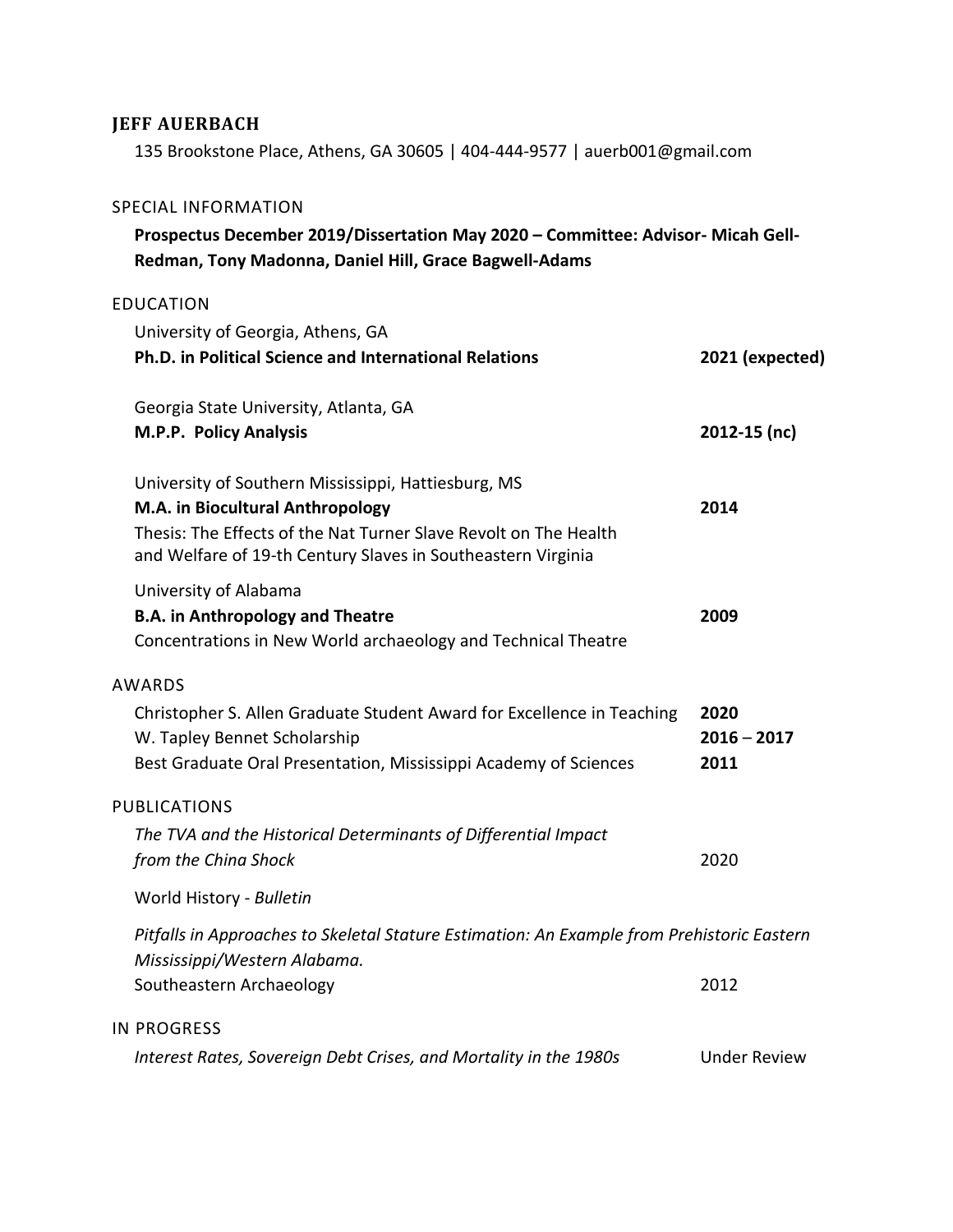| Trade, FDI, and Epidemics: Evidence from Zika in Latin America -                                                      |             |
|-----------------------------------------------------------------------------------------------------------------------|-------------|
| With Ivan Ruiz-Hernandez                                                                                              | In Progress |
| Partisanship, Health, Development, and Democracy at the Sub-                                                          |             |
| <b>National Level</b>                                                                                                 | In Progress |
| Thank God for the TVA: Health, Democratic Support, and                                                                |             |
| Distributional Politics in Tennessee Valley Authority Rural                                                           |             |
| Electrification (dissertation)                                                                                        | In Progress |
| Before Wealthier was Healthier: Development and Disease in Post-Revolutionary Mexico                                  |             |
|                                                                                                                       | In Progress |
| PRESENTATIONS                                                                                                         |             |
| Debt, Mortality, and US Interest Rates in the 1980s                                                                   |             |
| Paper presented at the Midwest Political Science Association                                                          | 2020        |
|                                                                                                                       |             |
| Electrification, Distributional Politics, and Electoral Rewards                                                       |             |
| Paper presented at the Southern Political Science Association                                                         | 2020        |
| Electing Health: Rural Hospital Closures and incumbent Reelection                                                     |             |
| Paper presented at the Association of Politics and Life Sciences                                                      | 2018        |
| Centralization and Development in Latin America                                                                       |             |
| Paper presented at the Midwest Political Science Association                                                          | 2018        |
| Centralization and Development in Latin America                                                                       |             |
| Paper presented at the Midwest Political Science Association                                                          | 2018        |
| New Look at the Old South: New Statistical Analyses of Virginia                                                       |             |
| <b>Slave Registers</b>                                                                                                |             |
| Paper at Slave and Plantation Economies Section of the                                                                |             |
| Southeastern Archaeological Conference                                                                                | 2016        |
| The Effects of the Nat Turner Slave Revolt on The Health and                                                          |             |
| Welfare of 19th Century Slaves in Southeastern Virginia                                                               |             |
| Paper Presented at the Southeastern Archaeological Conference                                                         | 2014        |
|                                                                                                                       |             |
| Thoughts on an Apple: Perceptions of Fruit Healthfulness<br>Paper Presented at the University of Southern Mississippi |             |
| Graduate Research Symposium                                                                                           | 2012        |
| Pitfalls in Approaches to Skeletal Stature Estimation: An Example from Prehistoric Eastern                            |             |
| Mississippi/Western Alabama.                                                                                          |             |
| Paper presented at the American Association of Physical                                                               |             |
| Anthropology                                                                                                          | 2011        |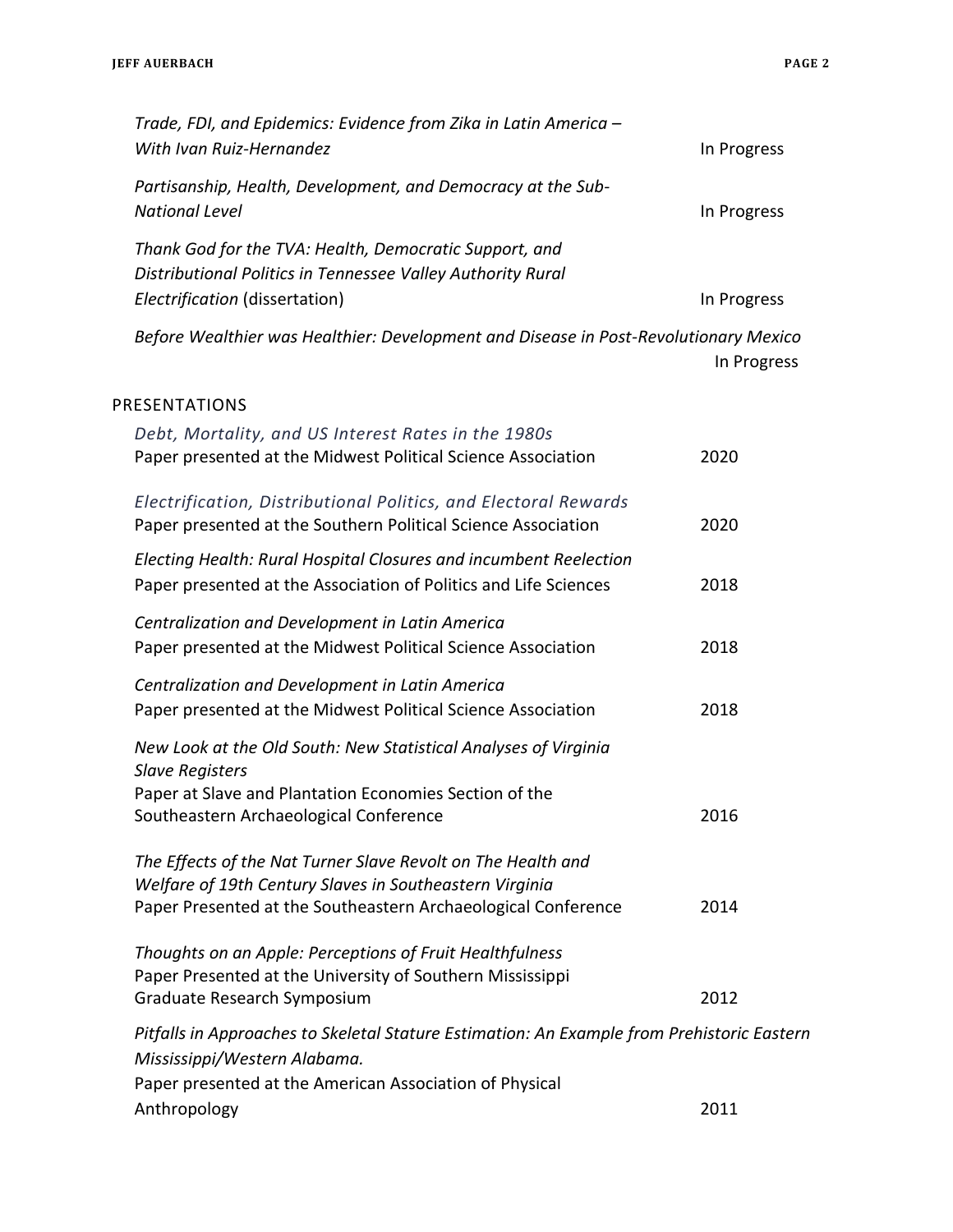| A Comparison of Stature Estimation Formulae for the Bioarchaeological Record                                                                                                                                           |               |
|------------------------------------------------------------------------------------------------------------------------------------------------------------------------------------------------------------------------|---------------|
| Paper at Mississippi Academy of Sciences                                                                                                                                                                               | 2011          |
| COURSES TAUGHT - INSTRUCTOR OF RECORD                                                                                                                                                                                  |               |
| International Political Economy<br><b>Comparative Political Economy</b><br><b>International Organizations</b><br><b>Politics of Disease Control</b><br>Slavery in the Atlantic World                                   |               |
| <b>TEACHING EXPERIENCE</b>                                                                                                                                                                                             |               |
| University of Georgia<br>Graduate Instructor (2-1 load)<br>Instructor of record for International Organizations, International<br>Political Economy, Politics of Disease Control, and Comparative<br>Political Economy | $2018 - 2021$ |
| University of Georgia<br><b>Teaching Assistant</b><br>Collaborated on coursework, graded work, taught weekly breakout<br>sections                                                                                      | 2017 - 2018   |
| University of Georgia<br>Academic Tutor - University of Georgia Athletic Association<br>Worked one on one with athletes and specialized in difficult cases and those on academic<br>probation                          | $2016 - 2017$ |
| University of Georgia<br><b>Teaching Assistant</b><br>Collaborated on coursework, graded work, taught weekly breakout<br>sections                                                                                      | 2015 - 2016   |
| University of Southern Mississippi<br>Teaching Assistant to - Dr. Jeffrey Kaufmann<br>Collaborated on coursework, graded work, created specialized<br>online                                                           | 2010 - 2012   |
| RELEVANT COURSEWORK                                                                                                                                                                                                    |               |
| <b>Health Policy Analysis</b><br><b>Biostatistics I</b><br>Epidemiology I & II                                                                                                                                         |               |